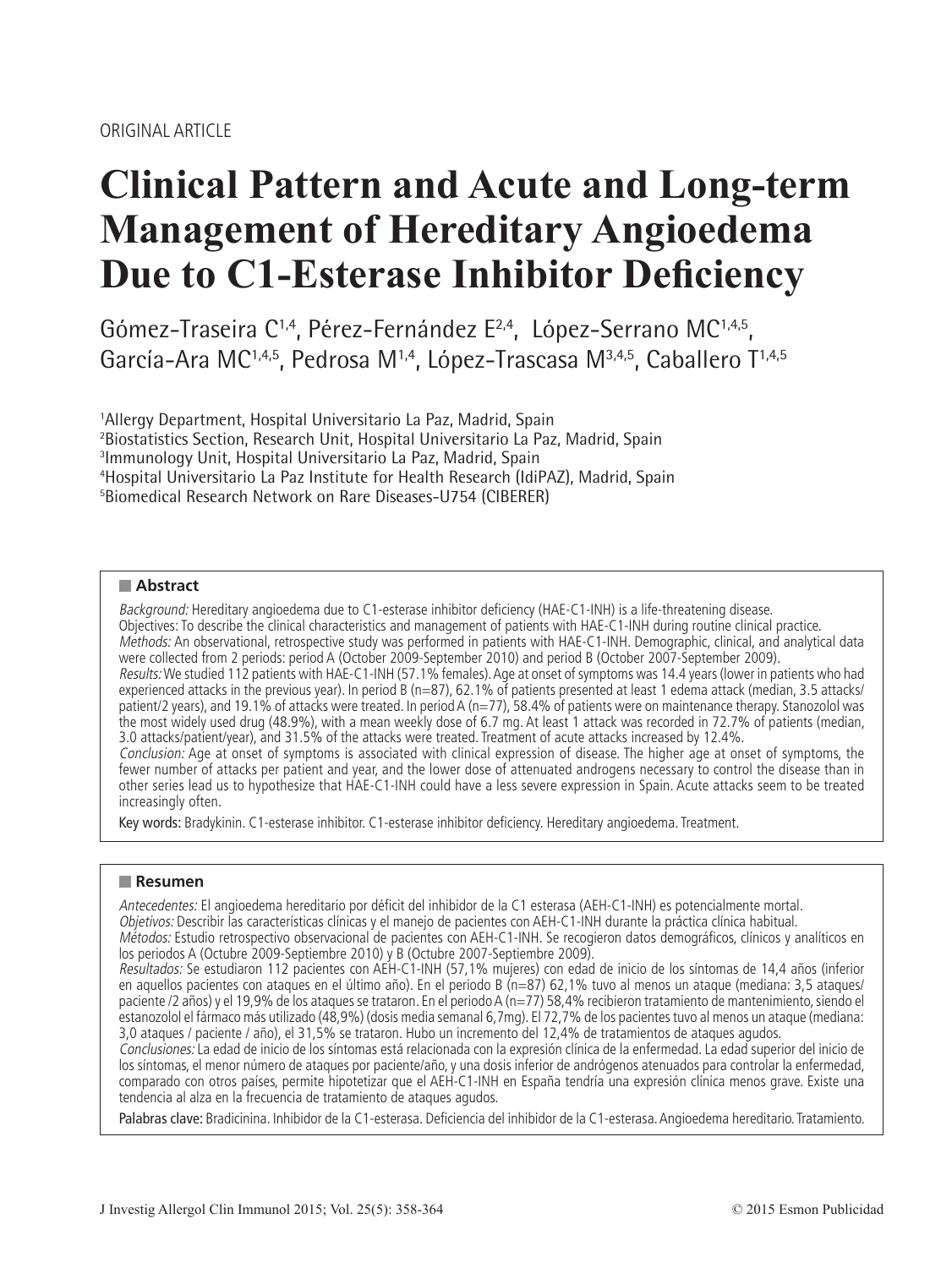### **Introduction**

Hereditary angioedema due to C1-esterase inhibitor deficiency (HAE-C1-INH) is a primary immunodeficiency [1]. It is transmitted in an autosomal dominant manner, and 2 phenotypic variants have been described [2]: HAE-C1-INH type I, which is due to a quantitative decrease in levels of C1 esterase inhibitor (C1-INH) and is the more frequent (85%), and HAE-C1-INH type II (15%), which is caused by a deficit in the functioning of C1-INH [3]. HAE-C1-INH is a rare disease, with an estimated prevalence of between 1 in 10 000 and 1 in 50 000 individuals [4] and a minimal prevalence of 1.09 cases per 100 000 inhabitants in Spain [5]. Therefore, most physicians are unaware of the disease, and misdiagnosis is frequent, leading to delays in diagnosis and clinical management [1,5].

Diminished C1-INH function produces uncontrolled activation of the contact system and an increase of bradykinin release [6]. Locally high transient bradykinin levels, which result from activation of the bradykinin B2 receptor (B2R), produce an increase in vascular permeability that in turn leads to massive subcutaneous and/or submucosal edema [6]. HAE-C1-INH is clinically characterized by recurrent episodes of nonpruritic, nonerythematous, and well-circumscribed submucosal or subcutaneous edema affecting various sites (extremities, face, larynx, buttocks, genitals, and gastrointestinal tract) and lasting for 2-5 days [1].

The therapeutic approach to HAE-C1-INH is based on 3 cornerstones: treatment of acute attacks, long-term prophylaxis (LTP) or maintenance treatment, and short-term prophylaxis. With respect to treatment of acute attacks, plasmaderived C1 esterase inhibitor concentrate (pdhC1INH) was available in Spain during the study period, and the bradykinin B2 receptor antagonist, icatibant acetate, only became available in March 2009. The aim of LTP is to reduce the frequency, severity, and duration of angioedema (AE) attacks [7-10]. Attenuated androgens, antifibrinolytic agents, and pdhC1INH were shown to be more effective than placebo as LTP [11].

Acute HAE-C1-INH attacks result in substantial direct medical costs and significant indirect costs associated with work absenteeism and lower productivity [12]. Furthermore, the unpredictability of acute attacks results in a significant long-term burden in the form of increased depression, reduced income potential, and missed opportunities [12,13].

This study was designed to increase awareness of HAE-C1-INH. We describe the clinical characteristics and management of patients with the disease in routine clinical practice, with a special focus on acute edema attacks.

#### **Methods**

We performed an observational, retrospective study based on data collected from the medical and laboratory records of patients with HAE-C1-INH followed up as part of routine clinical practice at the Comprehensive Angioedema Center of the Allergy Department of Hospital Universitario La Paz, Madrid, Spain.

Patient demographic, clinical and laboratory data were collected, as was all available information on attacks within 2 arbitrary periods: period A (October 2009-September 2010) and period B (October 2007-September 2009). Data were updated to September 2010.

Table 1. Patient Clinical and Demographic Characteristics

| Characteristics                                                                 |                                     |
|---------------------------------------------------------------------------------|-------------------------------------|
| Total number of patients with HAE-C1-INH                                        | 112                                 |
| HAE-C1-INH, type I, No. $(\%)$                                                  | 110 (98.2)                          |
| HAE-C1-INH, type II, No. (%)                                                    | 2(1.8)                              |
| Number of families with HAE-C1-INH                                              | 53                                  |
| Gender                                                                          |                                     |
| Female, No. $(\% )$                                                             | 64 (57.1)                           |
| Male, No. (%)                                                                   | 48 (42.9)                           |
| Mean (SD) age (range), y                                                        | 37.5 (17.9)                         |
|                                                                                 | $(4-75)$                            |
| Place of birth<br>Spain, No. (%)                                                | 98 (87.5)                           |
| Other countries, No. $(\%)$                                                     | 14(12.5)                            |
| Patients with a family history of                                               |                                     |
| angioedema, No. (%)                                                             | 98 (87.5)                           |
| Patients with family history of death                                           |                                     |
| by asphyxiation, No. (%)                                                        | 21 (18.8)                           |
| Patients who had experienced attacks,                                           |                                     |
| No. $(\%)$                                                                      | 96 (85.7)                           |
| Mean (SD) age at onset of symptoms, y                                           | 14.4(10.5)                          |
| Location of first attack, No. (%)                                               |                                     |
| Peripheral<br>Abdominal                                                         | 35 (36.4)<br>18 (18.7)              |
| Facial                                                                          | 17(17.7)                            |
| Genital                                                                         | 2(2.1)                              |
| Upper airway                                                                    | 2(2.1)                              |
| Mixed                                                                           | 8(8.3)                              |
| Mean (SD) age at diagnosis, y                                                   | 20.7(15.0)                          |
| Mean (SD) delay in diagnosis, y                                                 | 8.5(11.1)                           |
| Patients diagnosed because they had an                                          |                                     |
| affected relative, No. (%)                                                      | 67(63.8)                            |
| Tracheotomy, No. (%)                                                            | 1(0.9)                              |
| Intubation, No. $(\%)$                                                          | 1(0.9)                              |
| Deceased patients, No. $(\%)^a$                                                 | 5(4.5)                              |
| Patients who had previously received<br>maintenance treatment, No. $(\%)$       | 63 (56.3)                           |
| Drug used for maintenance                                                       |                                     |
| treatment, No. $(\%)$                                                           |                                     |
| Attenuated androgens                                                            | 54 (85.7                            |
| Antifibrinolytics                                                               | 26 (41.3)                           |
| pdhC1INH                                                                        | 5(7.9)                              |
| Patients who had previously received<br>treatment for acute attacks, No. $(\%)$ |                                     |
|                                                                                 | 63 (56.2)                           |
| Drug used to treat acute attacks, No. (%)<br>pdhC1INH                           | 57 (50.9)                           |
| Icatibant acetate                                                               | 18 (16.1)                           |
| Antifibrinolytics                                                               | 15 (13.4)                           |
| Fresh frozen plasma                                                             | 1(0.9)                              |
| Complement values (most recent analysis),                                       |                                     |
| $n=112$ , median (IQR) <sup>b</sup>                                             |                                     |
| C1-INH antigen (16.0-33.0 mg/dL)<br>C1-INH function $($ >50%)                   | $8.4(5.3-11.3)$<br>18.7 (13.4-26.0) |
| $C1q$ (>100 $\mu$ g/mL)                                                         | 140 (110.0-180.0)                   |
| $C4$ (14.0-60.0 mg/dL)                                                          | $6.3(4.2-9.2)$                      |

Abbreviations: pdhC1INH, human plasma-derived C1 esterase inhibitor concentrate.

a The cause of death was not angioedema.

b Normal complement ranges are indicated in parentheses.

359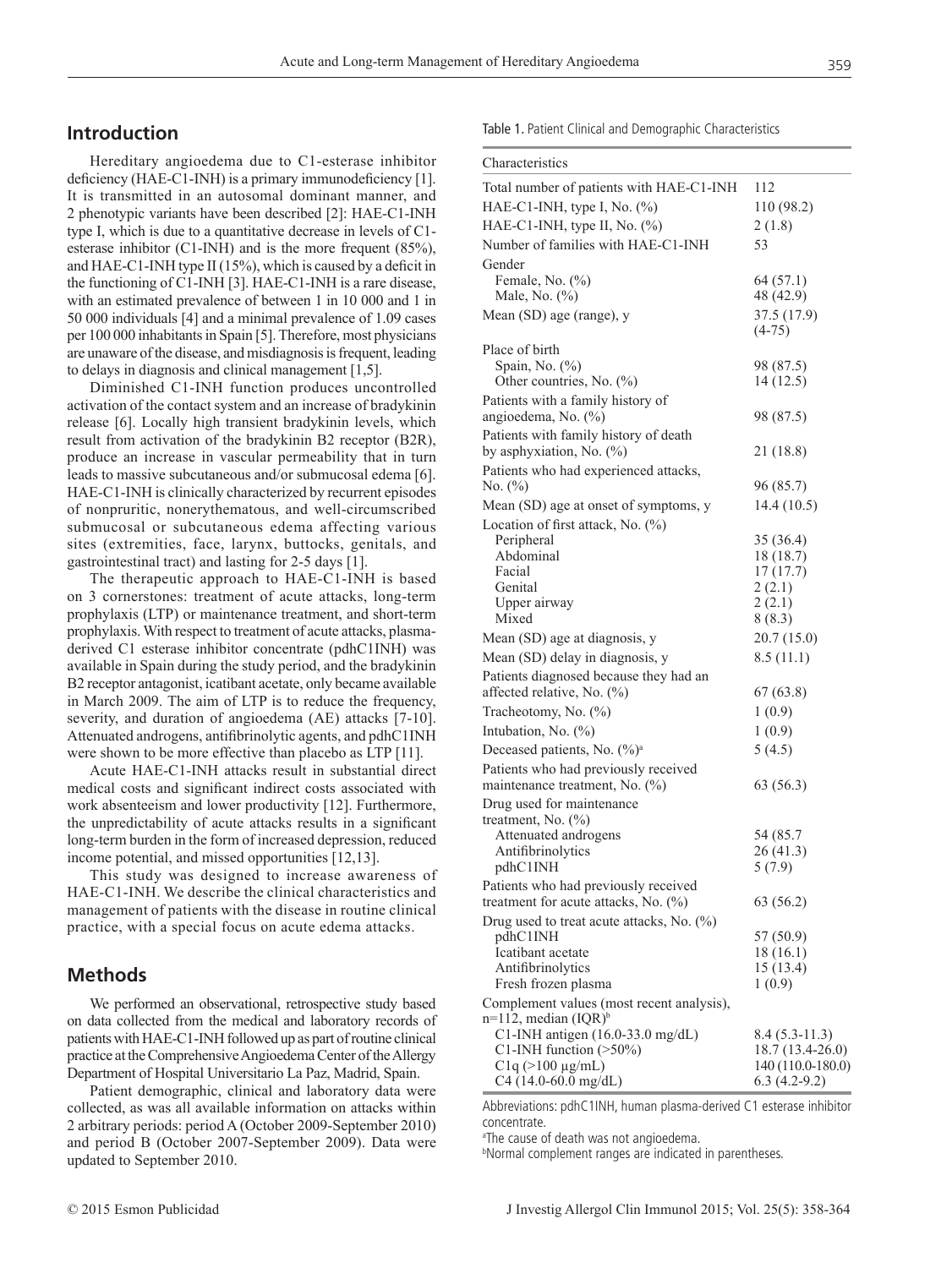The study population comprised patients of both sexes and any age with a confirmed diagnosis of HAE-C1-INH who had been seen at the allergy department. The diagnosis was confirmed by quantitative and functional measurements of C1-INH levels and/or by genetic study of the *C1INH* gene, as previously described [14].

The statistical analysis was performed using SPSS for Windows, version 9.0 (SPSS Inc). Continuous data were expressed as mean (SD) or median (IQR); categorical variables were expressed as counts and percentages. The Fisher exact test was performed to analyze the association between categorical variables. The Mann-Whitney and Kruskal-Wallis tests were applied to compare the number of attacks in different samples. The Spearman rho correlation coefficient was used to calculate correlations between quantitative variables. For patients attended in both periods, those who experienced and did not experience attacks and the number of attacks per year were compared using pairedsamples tests (McNemar and Wilcoxon). All statistical analyses were 2-tailed, and a *P* value of <.05 was considered to represent a significant difference or correlation.

The study protocol was approved by the Research Ethics Committee of Hospital Universitario La Paz, Madrid, Spain (number PI-1654). As the study was retrospective and observational, the Research Ethics Committee did not request informed consent.

## **Results**

The study population comprised 112 patients with HAE-C1-INH belonging to 53 different families. Demographic data can be seen in Table 1.

The mean age at onset of clinical symptoms was 14.4 (10.5) years, and 56.3% of patients had received LTP. Up to 55.5% of them had used a single drug as LTP, while the remaining patients had used several drugs successively. Detailed information is given in Table 1.

Seventy-seven patients were seen in the last year (Period A), and 87 were seen in period B. Seventy-two patients attended follow-up visits in both periods. Forty-five patients were undergoing LTP at the time of data collection in period A (58.4%), and stanozolol was the drug most commonly used (Table 2). Detailed information about the clinical characteristics and management of attacks in periodsA and B can be seen in Table 3 and in Figures 1-3. Fifty-six out of 77 (72.7%) patients experienced a total of 447 acute attacks in period A and 54 out of 87 (62.1%) patients presented 1014 acute attacks in period B. Peripheral attacks were the most frequent in both periods, followed by abdominal attacks. It is interesting to note that the 14 upper airway attacks in period A were reported by only 5 patients. A total of 141 attacks (31.5%) were treated in period A and 194 (19.1%) in period B, and pdhC1inh was the drug most frequently used as acute treatment in both periods (Figures 1 and 3). A high percentage of attacks went untreated, although it is noteworthy that the number of attacks treated increased by 12.4 percentage points between period A and period B (Table 3). The treatment of acute attacks varied depending on the site: upper airway attacks were more frequently treated than attacks at other sites (peripheral) (Figure 2).

Data from patients attended in both periods reveal that 9 of 72 had attacks in period A but not in period B and that 5 of 72 had attacks in period B but not in period A; consequently, the difference was not statistically significant (*P*=.424).

| Drug, Unit                                                                          | Weekly Dose        |                    | Number                                        | Number                                  | Complement Values, Median (IOR) <sup>a</sup>         |                                   |                                      |                                             |
|-------------------------------------------------------------------------------------|--------------------|--------------------|-----------------------------------------------|-----------------------------------------|------------------------------------------------------|-----------------------------------|--------------------------------------|---------------------------------------------|
| (Manufacturer)                                                                      | Mean<br>(SD)       | Range              | of Patients<br>on Each<br>Drug, No.<br>$(\%)$ | of Acute<br>Attacks.<br>Median<br>(IOR) | $C1$ -INH<br>Antigen<br>$(16.0 - 33.0)$<br>$mg/dL$ ) | $C1-IMH$<br>Function<br>$(>50\%)$ | Clq<br>(>100<br>$\mu$ g/mL)          | C <sub>4</sub><br>$(14.0 - 60.0)$<br>mg/dL) |
| Stanozolol, mg (Winstrol,<br>Desma, Madrid, Spain)<br>(off-label use)               | 6.7(3.7)           | $2 - 14$           | 22.0<br>(48.9)                                | 4.0<br>$(3.0 - 10.0)$                   | 9.2<br>$(6.7-13.5)$                                  | 22.0<br>$(15.4 - 28.7)$           | 160.0<br>$(140.0 - 200.0)$           | 8.6<br>$(5.1 - 11.4)$                       |
| Danazol, mg<br>(Danatrol, Sanofi-Aventis,<br>Barcelona, Spain)                      | 561.1<br>(427.0)   | 150-1400           | 9.0<br>(20.0)                                 | 2.5<br>$(1.7-3.0)$                      | 10.6<br>$(7.7-15.2)$                                 | 28.8                              | 144.0<br>$(20.5-47.5)$ (130.0-190.0) | 10.2<br>$(6.6 - 16.0)$                      |
| Tranexamic acid, mg<br>(Amchafibrin, Rottapharm<br>SL, Barcelona, Spain)            | 6666.7<br>(3191.8) | $3500 -$<br>14 000 | 9.0<br>(20.0)                                 | 3.5<br>$(2.0-6.2)$                      | 6.4<br>$(3.9 - 8.9)$                                 | 15.2<br>$(11.5 - 21.9)$           | 120.0<br>$(70.0 - 140.0)$            | 3.9<br>$(1.7-5.9)$                          |
| pdhC1INH, U (Berinert,<br>CSL-Behring GmBH,<br>Marburg, Germany)<br>(off-label use) | 3250<br>(957.4)    | $2000 -$<br>4000   | 5.0<br>(11.1)                                 | 14.0<br>$(12.0 - 28.5)$                 | 15.7<br>$(5.1 - 19.5)$                               | 26.0<br>$(24.4 - 46.5)$           | 144.0<br>$(107.0 - 147.0)$           | 6.6<br>$(6.2-11.2)$                         |
| P Value                                                                             |                    |                    |                                               | .003 <sup>b</sup>                       | .07 <sup>c</sup>                                     | .01 <sup>c</sup>                  | .05 <sup>c</sup>                     | .02 <sup>c</sup>                            |

Table 2. Acute Angioedema Attacks and Complement Values According to LTP During Period A (n=77; 45 [58.4%] on LTP)

Abbreviations: LTP, long-term prophylaxis; pdhC1INH, human plasma-derived C1-esterase inhibitor concentrate.

a Normal complement ranges are indicated in parentheses.

b Statistical hypothesis testing of the differences in the number of acute attacks among patients under different LTP treatments.

c Statistical hypothesis testing of the differences in complement values among patients under different LTP treatments.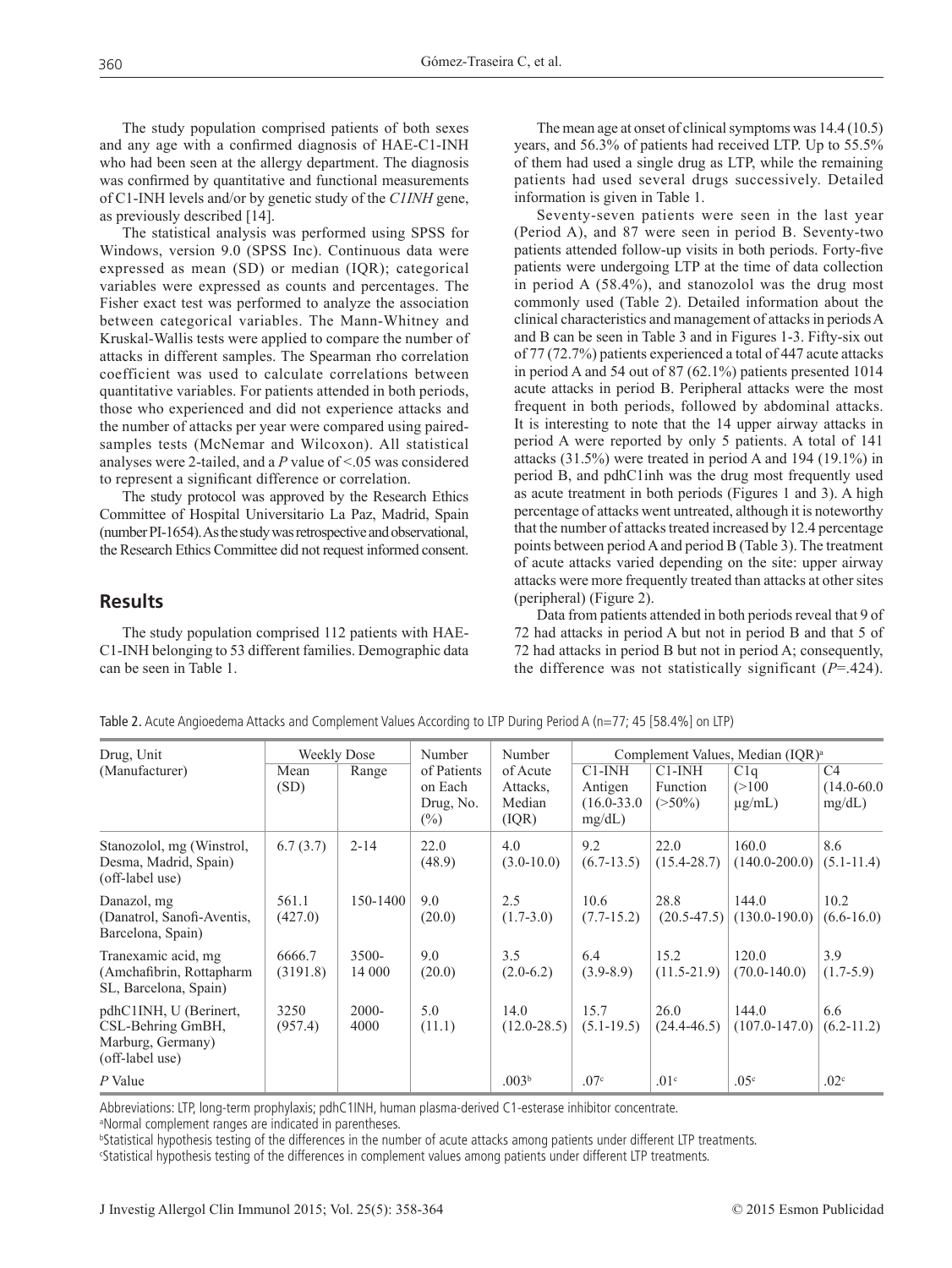Furthermore, no significant difference was recorded in the total number of attacks per year, although a significant increase was recorded in the number of attacks treated (*P*=.002) in period A with respect to period B (median 0 [0-1] vs 1 [0-2]). There was also a significant increase in the number of upper airway attacks (*P*=.046) and the number of treated upper airway attacks (*P*=.039) in period A, although no significant











difference in the number of attacks was observed at other sites (abdominal, genital, peripheral, and facial) or in the percentage of treated attacks at those locations.

The mean age at symptom onset was significantly lower in patients who had experienced attacks during the previous year (period A) than in those who did not (11.4 [7.8] vs 22.9 [10.9], *P*=.001). There was no association between having had acute attacks during the previous year and the following variables: sex, current age, family history of angioedema, family history of death by asphyxiation, and being on LTP. Similarly, in patients who experienced attacks, there was no association between these variables and the number of attacks. However, there was an association between the type of LTP and the number of attacks (patients treated with pdhC1INH had more attacks than patients receiving other types of LTP) (Table 2).

The results of the complement study are shown in Tables 1 and 2. Patients who had experienced attacks during the previous year showed lower C4 levels than those who did not (6.70 [3.98] vs 8.66 [4.40], *P*=.05). Levels of functional C1-INH and C4 were higher in patients who had received LTP during the previous year (24.5 [12.7] vs 18.4 [6.9], *P*=.015; and 8.3 [4.6] vs 5.8 [2.8], *P*=.012, respectively). Among these patients, the levels of C4 and functional C1-INH were lower in patients who received tranexamic acid than in those who received attenuated androgens or pdhC1INH. C1q levels were higher in patients receiving attenuated androgens than in those receiving tranexamic acid (Table 2).

#### **Discussion**

HAE-C1-INH is a rare disease that is poorly understood by physicians and frequently misdiagnosed, leading to delays in reaching a definitive diagnosis and prescribing appropriate treatment. The results of our study of a large sample of 112 patients add to current knowledge of HAE-C1-INH in terms of characterization of patients, attacks, and therapy.

> Previous studies reported a wide range of diagnostic delay: from 21 years in an American study [15], to 13.1 years in a Spanish study [5]. In our study, the mean diagnostic delay, 8.5 years, is the lowest to date, far from the 16.3 years reported in the recent Danish study [16]. This finding has to be interpreted with caution, since relatives diagnosed before the onset of symptoms in our study have negative values for the calculation, whereas Bygum [16] assumed a value of 0 in such cases. The delay in reaching an accurate diagnosis highlights the lack of awareness of HAE-C1-INH in different countries; therefore, additional efforts to increase knowledge of this disease among specialists and primary care physicians are necessary. Diagnostic delay can be shortened by promoting testing of family members. It is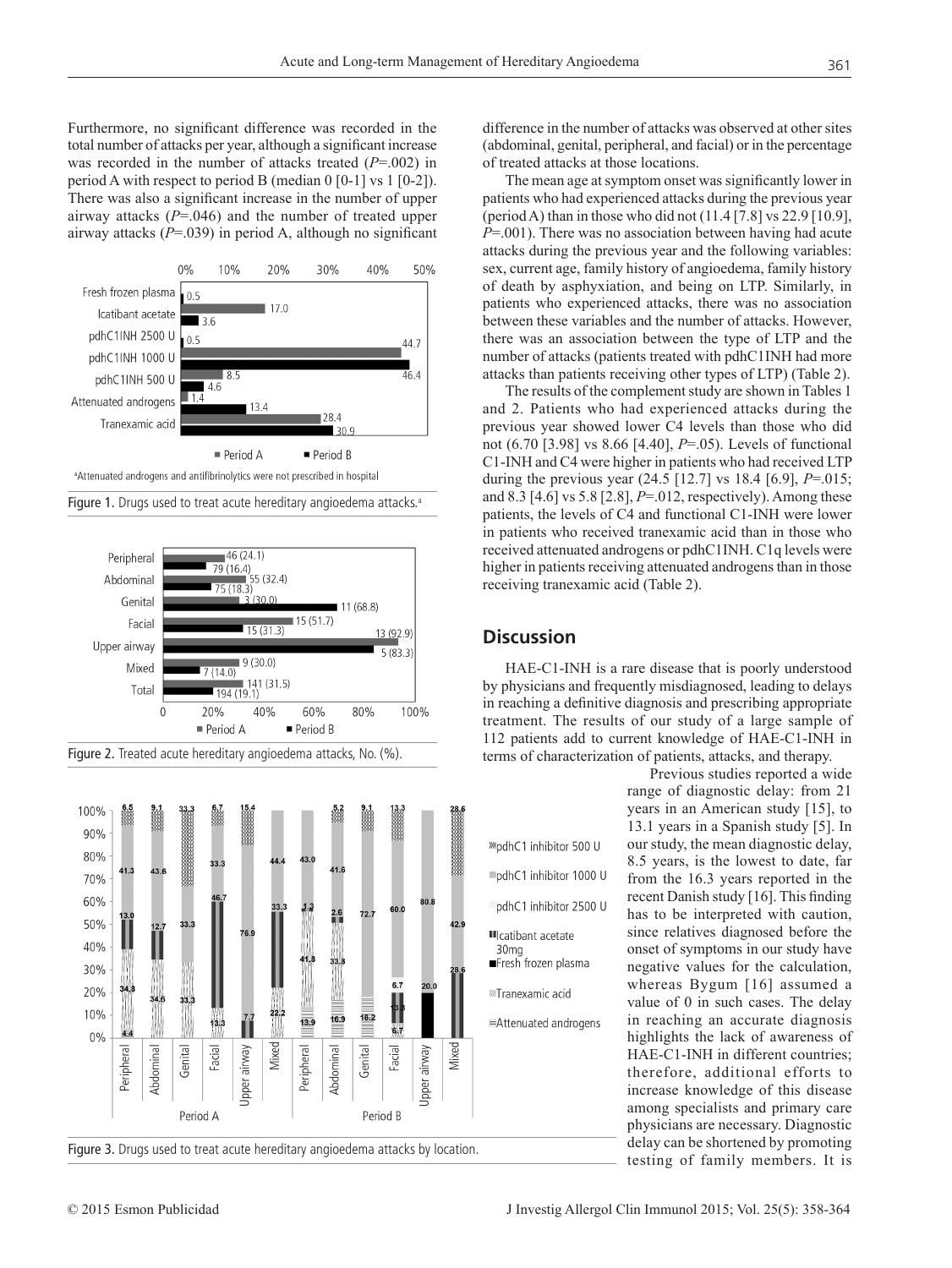noteworthy that 63.8% of the patients in the present study were diagnosed because they had an affected relative (Table 1), thus underlining the advantage of referring patients to centers with expertise in angioedema.

Demographic data (Table 1) are in line with previous knowledge, namely, HAE-C1-INH shows a slight predominance in females and its initial presentation occurs during the first or second decade of life [1,8]. The predominance of females in the present sample may be due to the more severe clinical expression of disease in women [17,18]. In our study, the frequency of type II HAE-C1-INH was much lower than the classic 15% reported by Frank et al [15] in 1976 and the 20.3% reported by Agostoni et al [19] in 1992, which is cited in most reviews of the disease [1,8,20,21,22,23]. In contrast, more recent studies with large series of patients, including the Spanish registry, also showed lower percentages of type II HAE-C1-INH [5,16,24,25], ranging from 4.9% to 6.2%. Three of these studies show a frequency of type II HAE-C1-INH of around 6% [5,16,24], which is closer to the real prevalence of type II HAE-C1-INH. The difference in prevalence of type II HAE-C1-INH between older and newer studies could be due to the use of different techniques for the measurement of C1-INH function. Nevertheless, the lower percentage in our series (1.8%) may not be representative of the real prevalence of type II HAE-C1-INH and could be due to a selection bias in the patients attending our department.

The mean age at onset of clinical symptoms (14.4 years) was higher than the 9.5 years found in a Danish study [16], the 11.2 years in a German study [24], and the 12.6 years in the Spanish registry [5]. Age at onset of symptoms was lower in patients who had experienced angioedema attacks during the previous year, potentially indicating greater disease severity in patients with earlier onset of symptoms. This observation is in line with a previous report that disease was more severe in patients with earlier onset [24]. Taking this assumption into account, the later age at onset of symptoms in our series and in the Spanish registry than in the German and Danish series leads us to hypothesize that clinical expression of HAE-C1-INH in Spain is less severe than in Denmark and Germany.

As for frequency and clinical characteristics of HAE-C1-INH attacks, up to 13 patients (17.6%) had at least 1 edema attack per month during the previous year (period A), with a median number of 3.0 (0-73) attacks/patient (Table 3), which is much lower than the data published by Bygum [16] (10.7 [0-72] attacks/patient) and Lumry et al [13] (12.0 [0-350] attacks/ patient). These data also support the hypothesis that HAE-C1- INH is less severe in Spain.

Most attacks in our study were abdominal and peripheral, as described elsewhere [8,13,16,24,25].

As for LTP, a high percentage of patients had been taking attenuated androgens in the previous year (40.3%). This finding is similar to those published in the Spanish registry (43.7%) [5] and in other recent large series (39.8% in Zanichelli et al [25] and 49.5% in Lumry et al [13]). Attenuated androgens continue to be the drugs most frequently taken as LTP both in our series and in others [13,16,25]. Off-label stanozolol was the most frequently prescribed attenuated androgen in our study. This drug was chosen because it had been shown to be more effective than danazol, with a lower frequency of side effects [26]. Of note, the doses of attenuated androgens (stanozolol) and danazol) prescribed in the present study were much lower than the maximum doses recommended in guidelines [1,9,22]: 200 mg daily (1400 mg weekly) for danazol and 2 mg daily (14 mg weekly) for stanozolol. The mean weekly dose of danazol in the present study (561.1 mg) was much lower than that described by Bork and Bygum [27] in a European case series (1198.4 mg weekly). The fact that patients in the present series required lower doses of attenuated androgens to control symptoms also supports the less severe expression of HAE-C1-INH in Spain. This finding could be explained by genetic factors, environmental factors, diet, or factors that are as yet undetermined. Another explanation could be a potential selection bias in the patients attending our department, although data from the Spanish Study Group on Bradykinin-

Table 3. Characteristics of Attacks

| Characteristic                                                                                                                        | Period A (October 2009-<br>September 2010)                                                                 | Period B (October 2007-<br>September 2009)                                                                   |
|---------------------------------------------------------------------------------------------------------------------------------------|------------------------------------------------------------------------------------------------------------|--------------------------------------------------------------------------------------------------------------|
| Patients with available data                                                                                                          | 77                                                                                                         | 87                                                                                                           |
| Patients experiencing acute attacks (symptomatic), No. $(\%)$                                                                         | 56 (72.7)                                                                                                  | 54 (62.1)                                                                                                    |
| Total number of attacks                                                                                                               | 447                                                                                                        | 1014                                                                                                         |
| Median number of attacks per patient, No. (range)                                                                                     | $3.0(0-73)$                                                                                                | $3.5(0-144)$                                                                                                 |
| Median (IQR) number of attacks per symptomatic patient                                                                                | $4.0(3.0-11.0)$                                                                                            | $9.0(3.7-25.0)$                                                                                              |
| Mean (SD) number of attacks per symptomatic patient                                                                                   | 7.9(0.9)                                                                                                   | 18.7(26.9)                                                                                                   |
| Attacks by site, No. (%), patients affected, No.<br>Peripheral<br>Abdominal<br>Facial<br>Genital<br>Upper airway<br>Thoracic<br>Mixed | 191 (42.7), 34<br>170(38.0), 30<br>$29(6.5)$ , 15<br>10(2.2), 8<br>14(3.1), 5<br>3(0.7), 2<br>30 (6.7), 11 | 482 (47.5), 41<br>411 (40.5), 30<br>48(4.7), 14<br>16(1.6), 8<br>$6(0.6)$ , 5<br>1(0.1), 1<br>$50(4.9)$ , 10 |
| Treated acute attacks, No. (%), patients treated, No.                                                                                 | 141 (31.5), 41                                                                                             | 194 (19.1), 33                                                                                               |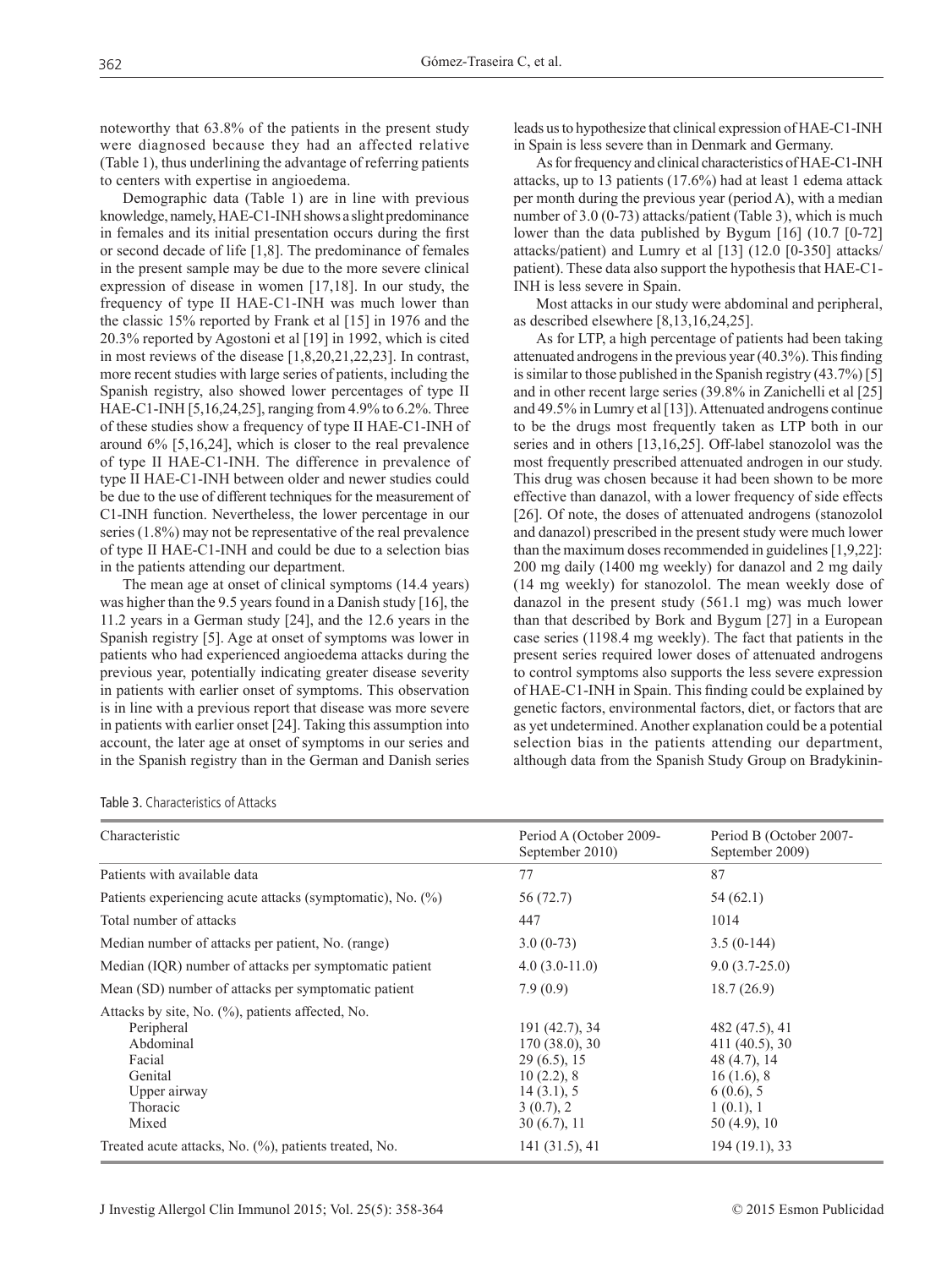induced Angioedema (SGBA) support our findings. It is well known that the goal of LTP is to reach the lowest effective dose that reduces the number and severity of HAE-C1-INH attacks without the need to normalize C1-INH levels [1,9,22,28]. This goal implies the possibility of using dosing regimens other than the daily dose, such as those based on alternate days or rotating schedules. In our series, some patients were taking stanozolol 2 mg 1 day a week and others 2 mg/day, thus making it difficult to compare doses between patients and between studies. In the present study, we propose that the weekly dose rather than the daily dose be used to facilitate comparisons between series.

The higher number of acute attacks in the previous year in patients undergoing LTP with pdhC1INH in our series could be related to more severe expression of HAE-C1-INH in patients who were offered LTP with off-label pdhC1INH (Berinert).

The increase in the percentage of acute angioedema attacks treated in the previous year indicates a tendency to expand the indication to treat acute attacks, irrespective of localization and severity, as recently recommended by the Hereditary Angioedema International Working Group [9]. It is worth noting the negligible use of fresh frozen plasma, which was prescribed to only 1 patient who experienced an upper airway attack while on vacation in a country where no other drug was available. In addition, attenuated androgens and tranexamic acid are widely used to treat acute attacks at home, even though we had never recommended it to our patients (Figure 1). Upper airway and facial attacks were more frequently treated with appropriate specific treatments than attacks at other sites, probably owing to the risk of asphyxia because of edema (Figure 3).

Concerning analytical parameters, the higher levels of functional C1-INH and C4 in patients who received LTP with attenuated androgens and pdhC1INH may be associated with the mechanism of action of these 2 drugs: replacement of C1-INH by pdhC1INH and increased hepatic synthesis of C1INH in the case of attenuated androgens [7], with a subsequent increase in C4 levels secondary to reduced consumption because of increased C1INH function. The higher C1q levels in patients receiving LTP with attenuated androgens could be related to an increase in their synthesis or to lower consumption due to the increase in C1INH.

We present the features of HAE-C1-INH in a large series of patients managed in a center with expertise in angioedema in Spain. Our data show a decrease in diagnostic delay, a relationship between age at onset of symptoms and clinical expression of disease, milder severity of disease in Spain than in other European countries (Denmark, Germany) and the USA, and a trend towards increased frequency of treatment of acute attacks, with a higher frequency of adequate treatment for attacks at sites with a higher risk of asphyxia (upper airway and face).

#### *Funding*

Medical writing and editorial support for the preparation of this manuscript were funded by Shire Pharmaceuticals Iberica.

#### *Conflicts of Interest*

Carmen Gómez-Traseira has received sponsorship for educational purposes from Shire. She also received support from Shire for the preparation of this manuscript.

María Concepción López-Serrano has received sponsorship for educational purposes, has been paid for providing consultancy services, and has taken part in clinical trials sponsored by Shire, CSL-Behring, and Pharming NV.

María Pedrosa has received sponsorship for educational purposes and has taken part in clinical trials sponsored by Shire, CSL-Behring, and Pharming NV.

Margarita López-Trascasa has received sponsorship for educational purposes from Shire and has received support by Viropharma for the publication of manuscripts.

Teresa Caballero has received sponsorship for educational purposes, has been paid for providing consultancy services, and has taken part in clinical trials sponsored by Shire, CSL-Behring, Pharming NV, Sobi, and ViroPharma.

Elia Pérez and Carmen García-Ara declare that they have no conflicts of interest.

#### *Previous Presentation*

An abstract based on this study was presented at the Seventh C1 Inhibitor Deficiency Workshop, May 2011: "Clinical management of patients with hereditary angioedema due to C1 INH deficiency". A second abstract was presented at the European Academy of Allergy and Clinical Immunology Congress, June 2012: "Retrospective Epidemiological Study of Angio-oedema Attacks in Patients with Hereditary Angio-oedema due to C1-Esterase Inhibitor Deficiency". A third abstract was presented at the Sociedad Española de Alergología e Inmunología Clínica Congress, November 2012: "Estudio epidemiológico de ataques de angioedema en pacientes con angioedema hereditario por deficiencia del inhibidor de la C1-esterasa".

#### **References**

- 1. Caballero T, Baeza ML, Cabañas R, Campos A, Cimbollek S, Gómez-Traseira C, González-Quevedo T, Guilarte M, Jurado-Palomo J, Larco JI, López-Serrano MC, López-Trascasa M, Marcos C, Muñoz-Caro JM, Pedrosa M, Rubio M, Sala-Cunill A. Consensus statement on the diagnosis, management, and treatment of angioedema mediated by bradykinin. Part I. Classification, epidemiology, pathophysiology, genetics, clinical symptoms, and diagnosis. J Investig Allergol Clin Immunol. 2011;21:333-47.
- 2. Rosen FS, Austen KF. The "neurotic edema" (hereditary angioedema). N Engl J Med. 1969;280:1356-7.
- 3. Rosen FS, Alper CA, Pensky J, Klemperer MR, Donaldson VH. Genetically determined heterogeneity of the C1 esterase inhibitor in patients with hereditary angioneurotic edema. J Clin Invest. 1971;50:2143-9.
- 4. Cicardi M, Agostoni A. Hereditary angioedema. N Engl J Med. 1996;334:1666-7.
- 5. Roche O, Blanch A, Caballero T, Sastre N, Callejo D, López-Trascasa M. Hereditary angioedema due to C1 inhibitor deficiency: patient registry and approach to the prevalence in Spain. Ann Allergy Asthma Immunol. 2005;94:498-503.
- 6. Kaplan AP, Ghebrehiwet B. The plasma bradykinin-forming pathways and its interrelationships with complement. Mol Immunol. 2010;47:2161-9.